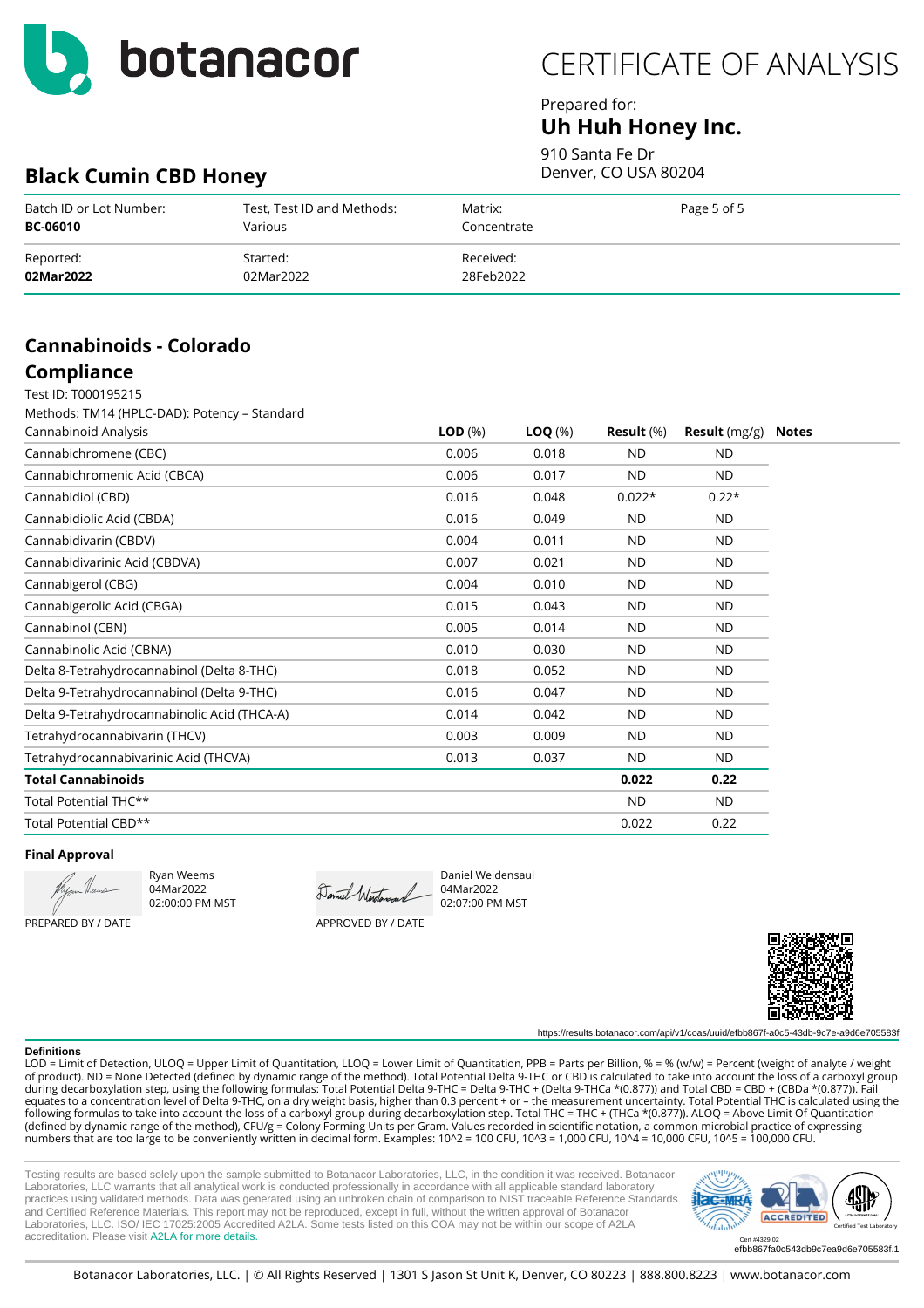

## Prepared for: **Uh Huh Honey Inc.**

910 Santa Fe Dr Denver, CO USA 80204

# **Black Cumin CBD Honey**

| Batch ID or Lot Number: | Test, Test ID and Methods: | Matrix:     | Page 1 of 5 |
|-------------------------|----------------------------|-------------|-------------|
| <b>BC-06010</b>         | Various                    | Concentrate |             |
| Reported:               | Started:                   | Received:   |             |
| 02Mar2022               | 02Mar2022                  | 28Feb2022   |             |

# **Residual Solvents - Colorado Compliance**

 $T_{000105220}$ 

| Test ID: T000195220<br>Methods: TM04 (GC-MS): Residual<br>Solvents | <b>Dynamic Range (ppm)</b> | <b>Result</b> (ppm) | <b>Notes</b> |
|--------------------------------------------------------------------|----------------------------|---------------------|--------------|
| Propane                                                            | 63 - 1261                  | <b>ND</b>           |              |
| Butanes (Isobutane, n-Butane)                                      | 121 - 2413                 | ${\sf ND}$          |              |
| Methanol                                                           | 39 - 789                   | <b>ND</b>           |              |
| Pentane                                                            | 75 - 1500                  | <b>ND</b>           |              |
| Ethanol                                                            | 77 - 1535                  | <b>ND</b>           |              |
| Acetone                                                            | 83 - 1657                  | <b>ND</b>           |              |
| Isopropyl Alcohol                                                  | 88 - 1759                  | <b>ND</b>           |              |
| Hexane                                                             | $5 - 97$                   | <b>ND</b>           |              |
| Ethyl Acetate                                                      | 78 - 1554                  | <b>ND</b>           |              |
| Benzene                                                            | $0.1 - 2.9$                | <b>ND</b>           |              |
| Heptanes                                                           | 78 - 1569                  | <b>ND</b>           |              |
| Toluene                                                            | 14 - 288                   | <b>ND</b>           |              |
| Xylenes (m,p,o-Xylenes)                                            | 99 - 1975                  | ${\sf ND}$          |              |
|                                                                    |                            |                     |              |

### **Final Approval**



Hannah Wright 03Mar2022 06:03:00 PM MST

Ryan Weems 03Mar2022 06:06:00 PM MST

PREPARED BY / DATE

APPROVED BY / DATE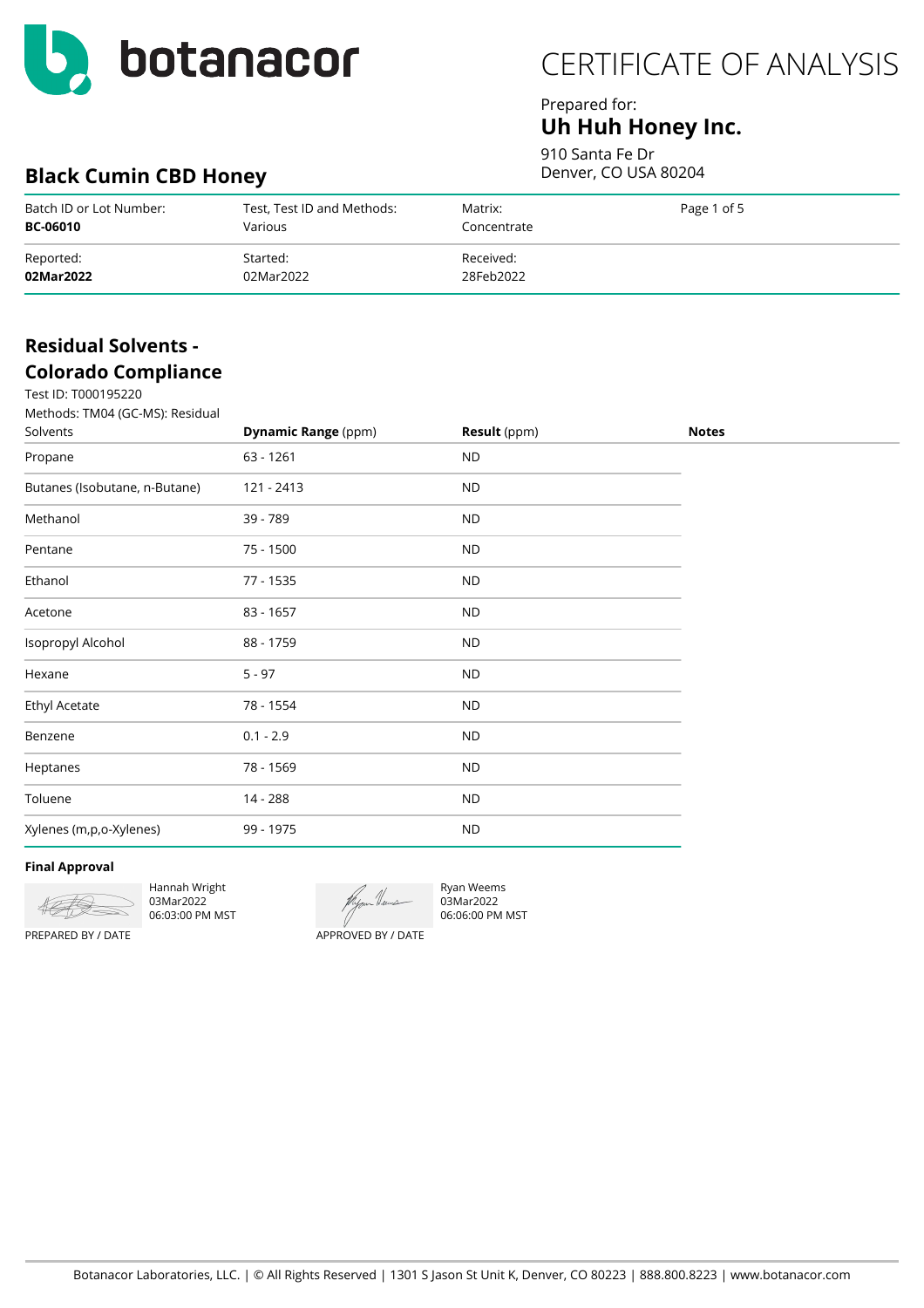

## Prepared for: **Uh Huh Honey Inc.**

910 Santa Fe Dr Denver, CO USA 80204

# **Black Cumin CBD Honey**

| Batch ID or Lot Number: | Test, Test ID and Methods: | Matrix:     | Page 2 of 5 |
|-------------------------|----------------------------|-------------|-------------|
| <b>BC-06010</b>         | Various                    | Concentrate |             |
| Reported:               | Started:                   | Received:   |             |
| 02Mar2022               | 02Mar2022                  | 28Feb2022   |             |

# **Heavy Metals - Colorado Compliance**

Test ID: T000195219  $M_{\odot}$  TM14 (ICP-MC): H

| Methods: TMT9 (ICP-MS): Heavy |                            |                     |              |
|-------------------------------|----------------------------|---------------------|--------------|
| Metals                        | <b>Dynamic Range (ppm)</b> | <b>Result</b> (ppm) | <b>Notes</b> |
| Arsenic                       | $0.04 - 4.42$              | ND.                 |              |
| Cadmium                       | $0.04 - 4.47$              | ND.                 |              |
| Mercury                       | $0.05 - 4.53$              | ND.                 |              |
| Lead                          | $0.04 - 4.35$              | ND.                 |              |

### **Final Approval**



Ryan Weems 03Mar2022 04:39:00 PM MST

Daniel Westerand 03Mar2022

Daniel Weidensaul 04:41:00 PM MST

PREPARED BY / DATE

APPROVED BY / DATE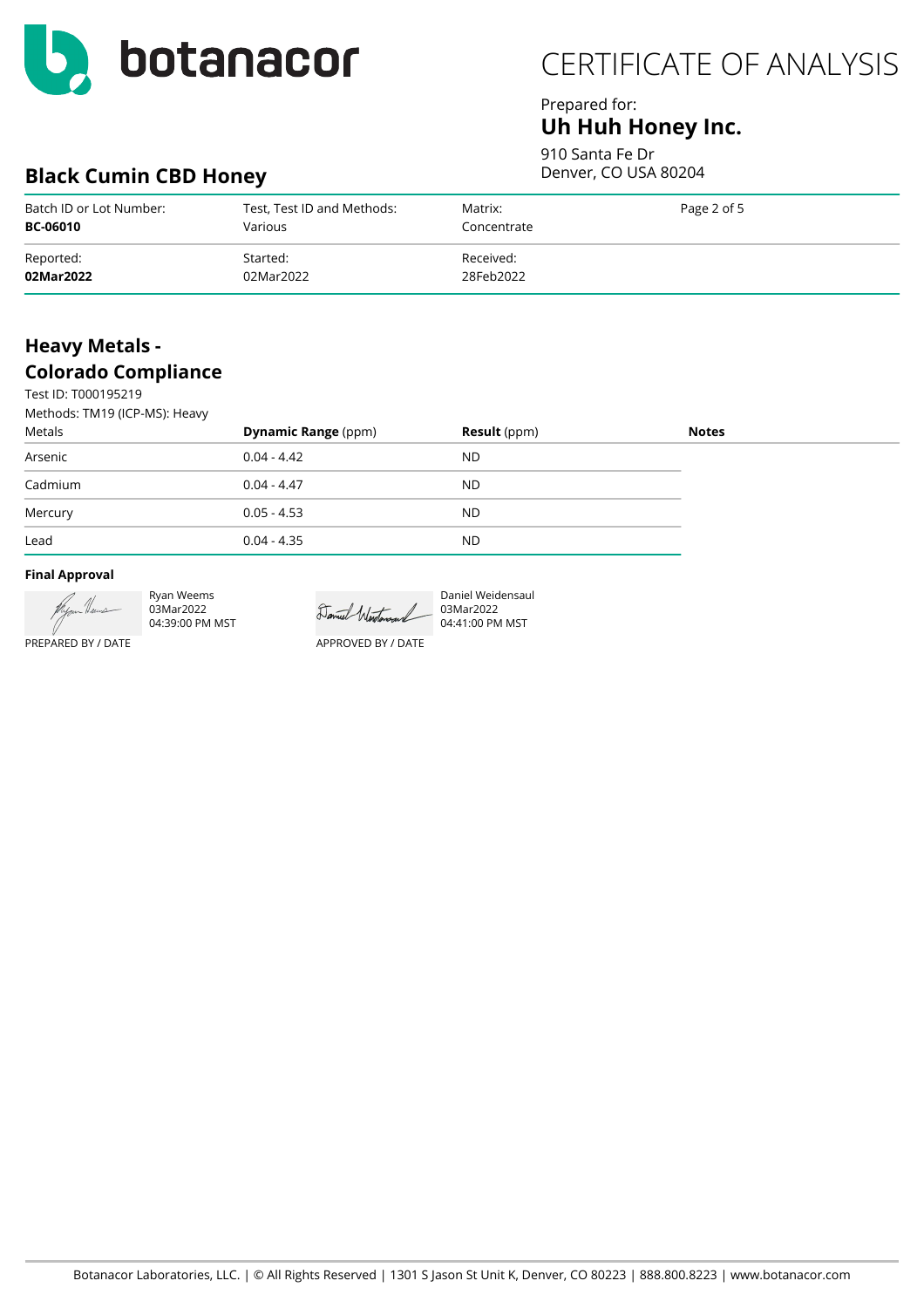

**Black Cumin CBD Honey**

# CERTIFICATE OF ANALYSIS

### Prepared for: **Uh Huh Honey Inc.**

910 Santa Fe Dr

Denver, CO USA 80204

| Batch ID or Lot Number: | Test, Test ID and Methods: | Matrix:     | Page 3 of 5 |
|-------------------------|----------------------------|-------------|-------------|
| <b>BC-06010</b>         | Various                    | Concentrate |             |
| Reported:               | Started:                   | Received:   |             |
| 02Mar2022               | 02Mar2022                  | 28Feb2022   |             |

## **Pesticides**

Test ID: T000195216

| Methods: TM17       |                            |                     |
|---------------------|----------------------------|---------------------|
| (LC-QQ LC MS/MS)    | <b>Dynamic Range (ppb)</b> | <b>Result</b> (ppb) |
| Abamectin           | 322 - 2840                 | <b>ND</b>           |
| Acephate            | 54 - 2834                  | <b>ND</b>           |
| Acetamiprid         | $30 - 2850$                | <b>ND</b>           |
| Azoxystrobin        | 71 - 2647                  | <b>ND</b>           |
| Bifenazate          | 49 - 2654                  | <b>ND</b>           |
| <b>Boscalid</b>     | 49 - 2743                  | <b>ND</b>           |
| Carbaryl            | 45 - 2721                  | <b>ND</b>           |
| Carbofuran          | 44 - 2711                  | <b>ND</b>           |
| Chlorantraniliprole | 48 - 2707                  | <b>ND</b>           |
| Chlorpyrifos        | 31 - 2844                  | <b>ND</b>           |
| Clofentezine        | 292 - 2742                 | <b>ND</b>           |
| Diazinon            | 272 - 2670                 | <b>ND</b>           |
| <b>Dichlorvos</b>   | 271 - 2845                 | <b>ND</b>           |
| Dimethoate          | 29 - 2850                  | <b>ND</b>           |
| E-Fenpyroximate     | 267 - 2827                 | <b>ND</b>           |
| Etofenprox          | 44 - 2832                  | <b>ND</b>           |
| Etoxazole           | 291 - 2814                 | <b>ND</b>           |
| Fenoxycarb          | $46 - 2651$                | <b>ND</b>           |
| Fipronil            | 76 - 2714                  | <b>ND</b>           |
| Flonicamid          | $39 - 2853$                | <b>ND</b>           |
| Fludioxonil         | 324 - 2826                 | <b>ND</b>           |
| Hexythiazox         | 38 - 2847                  | <b>ND</b>           |
| Imazalil            | 285 - 2727                 | <b>ND</b>           |
| Imidacloprid        | $20 - 2856$                | <b>ND</b>           |
| Kresoxim-methyl     | 44 - 2698                  | <b>ND</b>           |

|                 | <b>Dynamic Range (ppb)</b> | <b>Result</b> (ppb) |
|-----------------|----------------------------|---------------------|
| Malathion       | 294 - 2661                 | <b>ND</b>           |
| Metalaxyl       | $50 - 2673$                | <b>ND</b>           |
| Methiocarb      | 44 - 2702                  | <b>ND</b>           |
| Methomyl        | 41 - 2830                  | <b>ND</b>           |
| MGK 264 1       | 169 - 1617                 | <b>ND</b>           |
| MGK 264 2       | $115 - 1118$               | <b>ND</b>           |
| Myclobutanil    | 37 - 2684                  | <b>ND</b>           |
| Naled           | $50 - 2754$                | <b>ND</b>           |
| Oxamyl          | 34 - 2780                  | <b>ND</b>           |
| Paclobutrazol   | 47 - 2709                  | <b>ND</b>           |
| Permethrin      | 274 - 2825                 | <b>ND</b>           |
| Phosmet         | 46 - 2681                  | <b>ND</b>           |
| Prophos         | 305 - 2720                 | <b>ND</b>           |
| Propoxur        | 45 - 2731                  | <b>ND</b>           |
| Pyridaben       | 289 - 2821                 | <b>ND</b>           |
| Spinosad A      | 46 - 2294                  | <b>ND</b>           |
| Spinosad D      | $48 - 512$                 | <b>ND</b>           |
| Spiromesifen    | 253 - 2833                 | <b>ND</b>           |
| Spirotetramat   | 272 - 2684                 | <b>ND</b>           |
| Spiroxamine 1   | 18 - 1184                  | <b>ND</b>           |
| Spiroxamine 2   | 24 - 1551                  | <b>ND</b>           |
| Tebuconazole    | 295 - 2672                 | <b>ND</b>           |
| Thiacloprid     | 27 - 2798                  | <b>ND</b>           |
| Thiamethoxam    | $33 - 2817$                | <b>ND</b>           |
| Trifloxystrobin | $50 - 2759$                | <b>ND</b>           |

### **Final Approval**



Sam Smith 03Mar2022 02:44:00 PM MST

APPROVED BY / DATE

Karen Winternheimer 03Mar2022 Winternheimer 02:54:00 PM MST

PREPARED BY / DATE